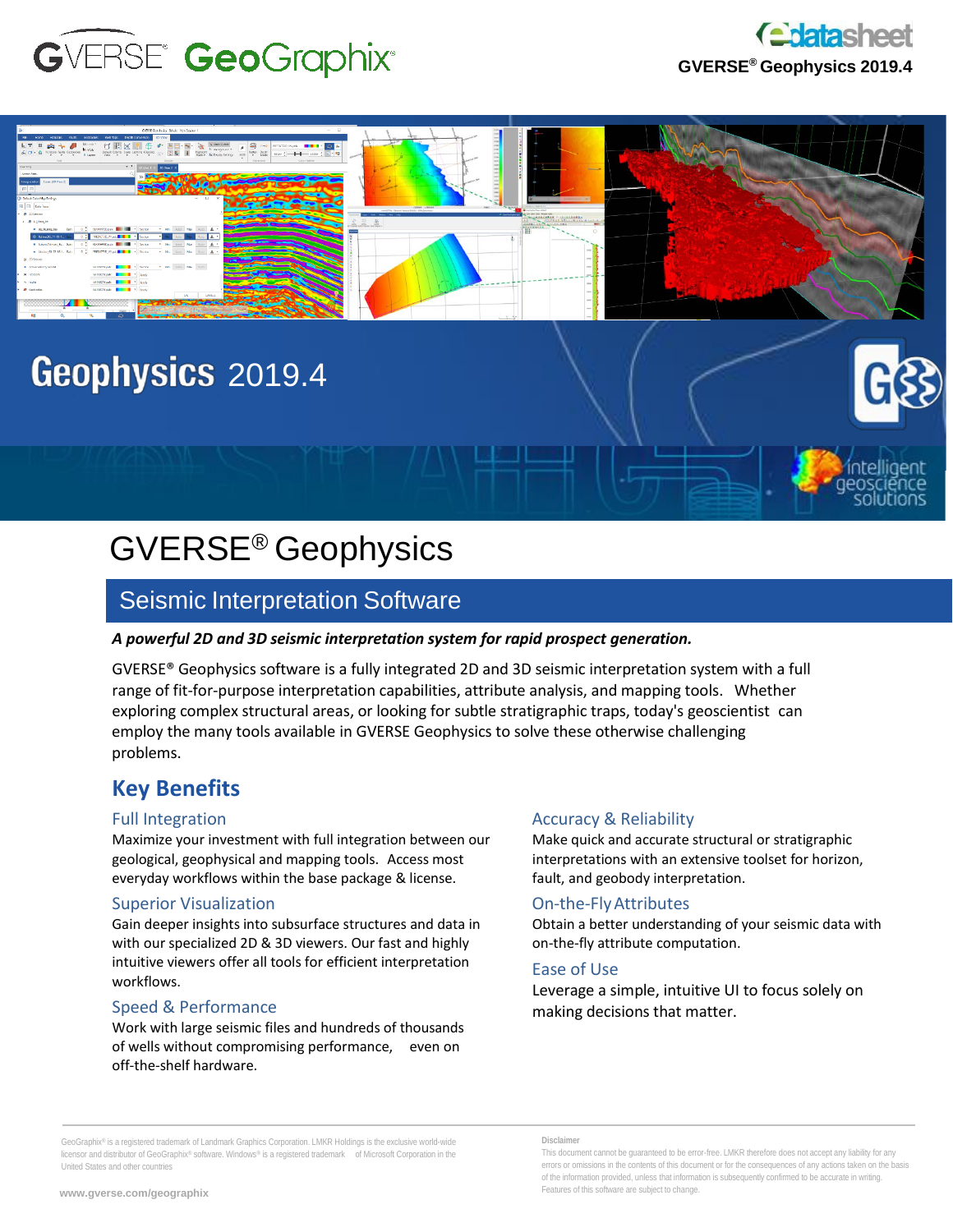



# **Key Features**

#### Seismic Interpretation

#### **In-Depth Horizon Interpretation**

Access multiple picking modes to mark picks & track horizons across multiple 2D & 3D surveys.

- QC features like confidence, pick order, pick type, & pick relationships.
- Multi-Z horizon picking for 2D data.
- Snapping, smoothing, merging, dip & azimuth calculations, and other operations.

## **Rapid Fault Picking & Analysis**

Detect and automatically pick all faults in a volume or pick manually with flexible picking and editing tools for vertical, horizontal, & three-dimensional seismic displays.

- Analysis tools like rose diagrams & stereonets for faster analysis & decisions.
- Correlation windows & fault projection to assist picking in noisy data.
- Fault polygons & heave calculations.

#### **Cutting Edge Geobody Analysis**

Pick structures on seismic volumes as geobodies. Interpolate picks, track signatures, or automatically detect & extract geobodies from seismic data.

- Calculate volumetrics and map thicknesses, convert to horizons, and compute attributes.
- Drape data on geobodies or show intersections on sections.
- Create layers to bring geobodies to other GeoGraphix apps.

#### **Integrated Well Top Picking**

Add new or adjust existing picks for formation tops and fault cuts in a well directly from the geophysics app. View & interact with multiple observations for each formation or fault in a well.

#### Time-DepthWorkflows

#### **Comprehensive Synthetic Modeling**

Create or edit synthetic seismograms in SynView – an integrated synthetic editor with no additional license requirement.

- Adjust & update synthetic with undo-redo in SynView or in 3D.
- Create & edit wavelets or extract from seismic.
- Calibrate, estimate, process, & edit input curves.
- Drift, correlation & spectrum analyses to calculate optimum time & phase shifts.
- Work with deviated wells.

#### **Robust, Reliable Depth Conversion**

Experience fast & reliable depth conversion with an extensive set of options suitable for all your depth conversion requirements.

- Half-a-dozen types of velocity models including ability to use velocity cubes as models.
- Unique 3 component horizons & comprehensive conversion options.

GeoGraphix® is a registered trademark of Landmark Graphics Corporation. LMKR Holdings is the exclusive world-wide licensor and distributor of GeoGraphix® software. Windows® is a registered trademark of Microsoft Corporation in the United States and other countries

#### **Disclaimer**

This document cannot be guaranteed to be error-free. LMKR therefore does not accept any liability for any errors or omissions in the contents of this document or for the consequences of any actions taken on the basis of the information provided, unless that information is subsequently confirmed to be accurate in writing. Features of this software are subject to change.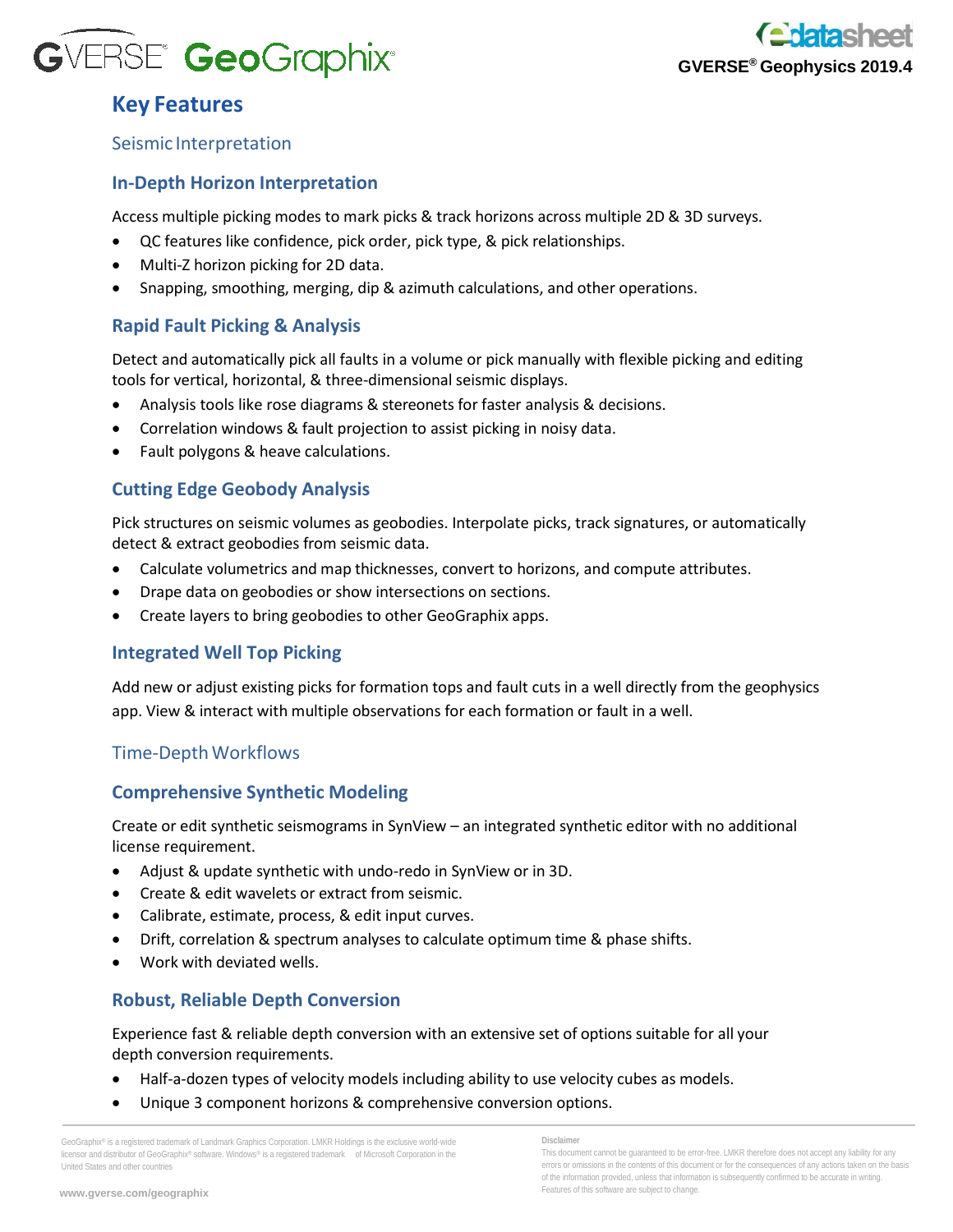# **GVERSE<sup>®</sup> GeoGraphix®**



- Dynamic depth conversion to keep backdrops in GVERSE Geomodeling up to date.
- Depth Mode to instantly convert time scenes to depth.
- Variety of velocity QC tools.

# Data Management & Visualization

## **Effortless Data Management**

Perform rapid interpretation in large 2D, 3D, or combination projects with our 64-bit architecture. Versatile SEG-Y readers handle all scenarios.

## **Interactive Mistie Analysis**

Easily balance 2D, 3D, and 2D-3D datasets and auto-calculate phase, gain & time relationships.

- Add, edit & search shifts in a single location.
- Import and export shift values.
- Interactive line balancing to match lines quickly & easily.

## **Blazing Fast 3D**

Use an engine built for subsurface data to view your seismic, wells, and other data in 3D. The LOD format does not compromise performance even with very large seismic files. Voxels, blending, selective transparency and other advanced features let you visualize structures for deeper insights and better decisions for your play.

## **Versatile Seismic & Well Displays**

Feature rich vertical, horizontal, & three-dimensional seismic viewers with detailed well data posting.

- Load data into RAM for faster visualization.
- Wiggles, power spectrums, phase rotation, filters & other processing tools.
- Default color palettes based on data type.
- Display wellbores, tops & observations, well logs, production data, microseismic, and more.

# Interpret, Analyze & Map

# **Attribute & Surface Calculations**

Compute attributes with multiple options in an easy to use interface.

- Flexible windowing options.
- Integration with Zone Manager.
- Surface-to-surface calculations.
- Extract seismic data at well locations.

# **Crossplot Seismic, Attributes, & Logs**

Create scatter plots for seismic, surfaces and well logs for insight into relationships between data.

- Crossplots for sections, horizons, wells or volumes.
- Select and display anomalies on maps & 3D.
- Complete annotation toolset.

GeoGraphix® is a registered trademark of Landmark Graphics Corporation. LMKR Holdings is the exclusive world-wide licensor and distributor of GeoGraphix® software. Windows® is a registered trademark of Microsoft Corporation in the United States and other countries

This document cannot be guaranteed to be error-free. LMKR therefore does not accept any liability for any errors or omissions in the contents of this document or for the consequences of any actions taken on the basis of the information provided, unless that information is subsequently confirmed to be accurate in writing. Features of this software are subject to change.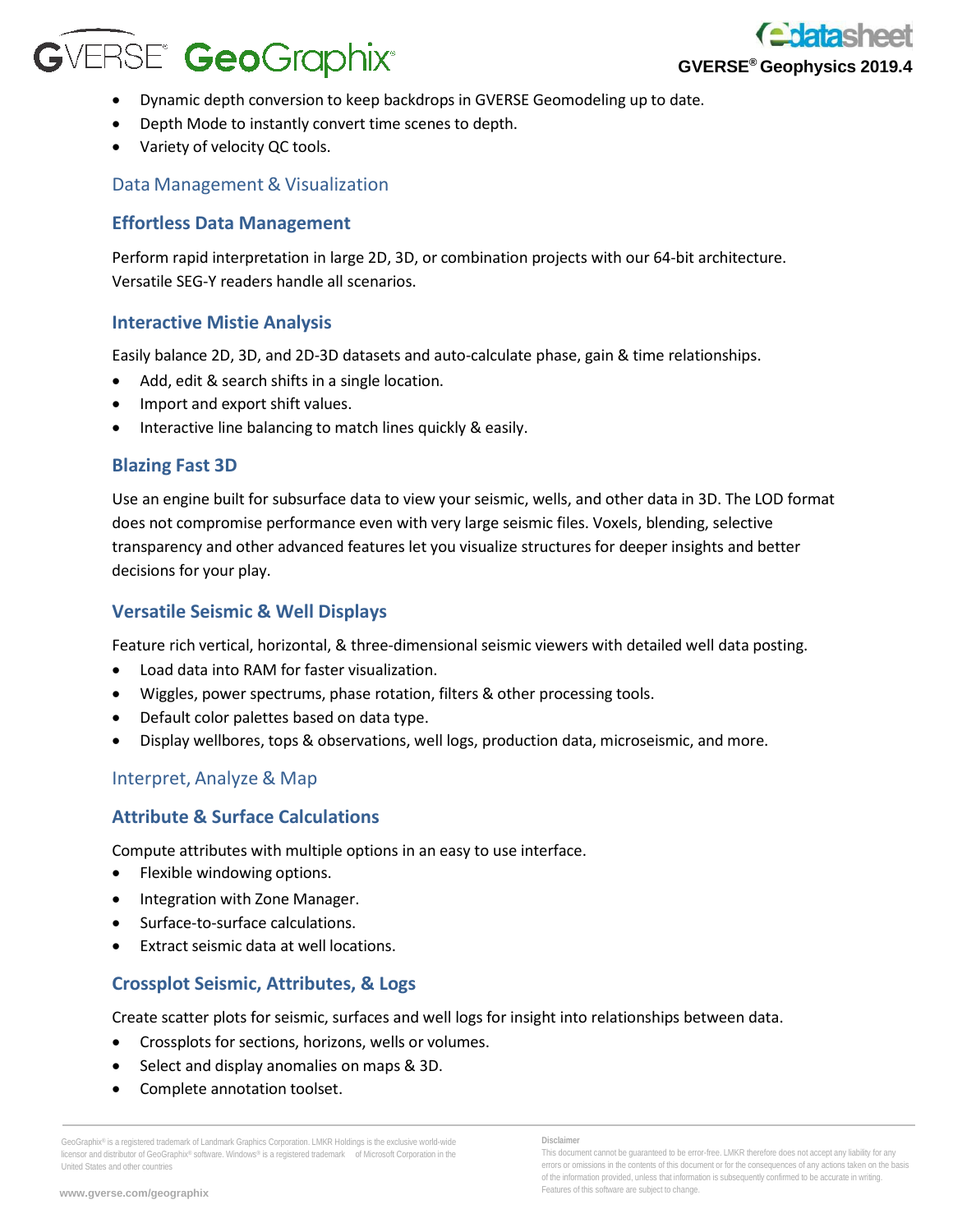

# **Intelligent Facies Classification**

Use the power of machine learning and neural networks to classify facies on horizons with automatic waveform classification by a self-organizing maps algorithm.

## **Indigenous Mapping Capability**

Fulfill most of your mapping needs with a built-in mapping framework or leverage the full capabilities of our mapping tools with seamless integration with GeoAtlas.

- Multiple base maps with unique set of display parameters and color palettes.
- Comprehensive gridding and contouring options for maps and surfaces.
- Export or import layers to and from other GeoGraphix apps.

#### Ease of Use & True Mobility

Leverage the latest in technology to minimize your learning curve and focus on what's important. No more digging through tons of menus and dialogs to find what you are looking for. A true multi-screen, ribbon-based interface puts everything you need right in front of you. GVERSE Geophysics supports remote, desktop and mobile environments to accommodate some of the industry's largest regional projects while reducing the need for IT support.

GeoGraphix® is a registered trademark of Landmark Graphics Corporation. LMKR Holdings is the exclusive world-wide licensor and distributor of GeoGraphix® software. Windows® is a registered trademark of Microsoft Corporation in the United States and other countries

This document cannot be guaranteed to be error-free. LMKR therefore does not accept any liability for any errors or omissions in the contents of this document or for the consequences of any actions taken on the basis of the information provided, unless that information is subsequently confirmed to be accurate in writing. Features of this software are subject to change.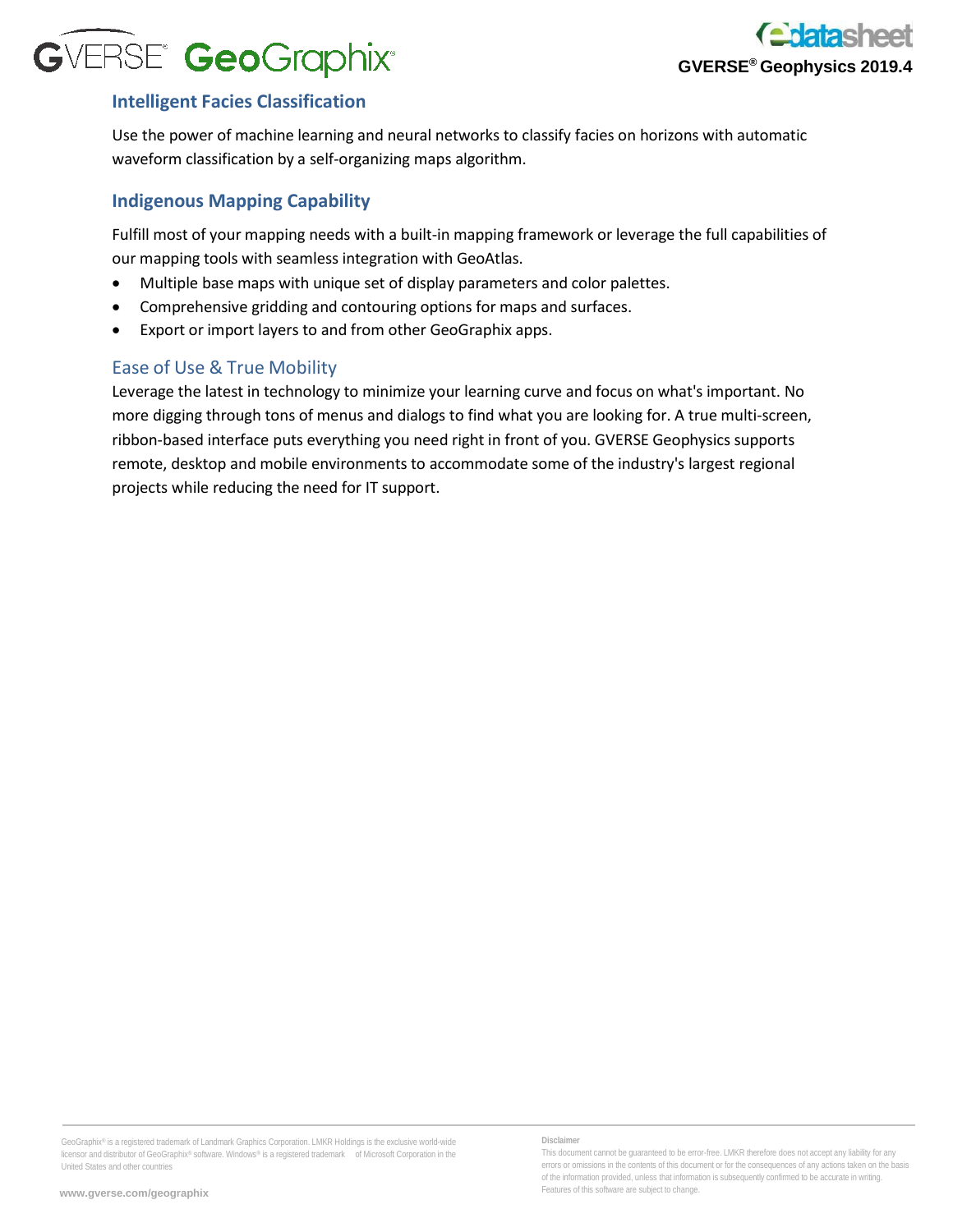

# **What's New in 2019.4**

#### Integration with Geological Applications

- View geological cross-sections as arblines in GVERSE Geophysics.
- Open seismic sections as geological cross-sections with a dynamically converted seismic backdrop.
- View and consume geobodies picked on seismic in geological workflows.
- Track cursors across applications on maps, sections, and 3D.
- Shared default color palettes for seismic data in geophysical and geological applications.
- Create more IsoMap layers from within GVERSE Geophysics.

## Depth Conversion

- Keep velocity & depth grids always up to date with one-click conversion for all horizons.
- Digitize or import depth control points and use to refine velocity models.
- Convert horizon, fault & geobody surfaces to depth on-the-fly in "Depth Mode".

#### Geobody Interpretation

- Pick geobodies in bulk on one or more volume.
- Get more precise geobody picking with multi-attribute geobody tracking.
- Set tracking amplitude thresholds with more flexible condition definitions.
- Split, merge and edit geobodies in 3D.
- Delete one or more unwanted geobodies interactively.

#### Fault Interpretation & Analysis

- Plot and analyze faults on interactive stereonets.
- Split a single fault segment into two and re-assign, edit, or delete each segment separately.
- Convert interpolated fault intersections to fault segments.
- Merge overlapping fault polygons when digitizing manual fault polygons.
- Edit fault properties like color, interpolation, and display in bulk from the Fault Manager.

#### Synthetic Seismograms

- Model the effect of multiples on the synthetic trace.
- Upscale log curves with the advanced Backus Averaging algorithm.

#### Interpretation Tools

- Create proportional stratal slices between any two horizons.
- Create, save, and re-use polygons.
- Extract seismic along well bores for multiple wells from multiple volumes in batch.
- Save extracted traces to the database or write as LAS files in a folder.

GeoGraphix® is a registered trademark of Landmark Graphics Corporation. LMKR Holdings is the exclusive world-wide licensor and distributor of GeoGraphix® software. Windows® is a registered trademark of Microsoft Corporation in the United States and other countries

#### **Disclaimer**

This document cannot be guaranteed to be error-free. LMKR therefore does not accept any liability for any errors or omissions in the contents of this document or for the consequences of any actions taken on the basis of the information provided, unless that information is subsequently confirmed to be accurate in writing. Features of this software are subject to change.





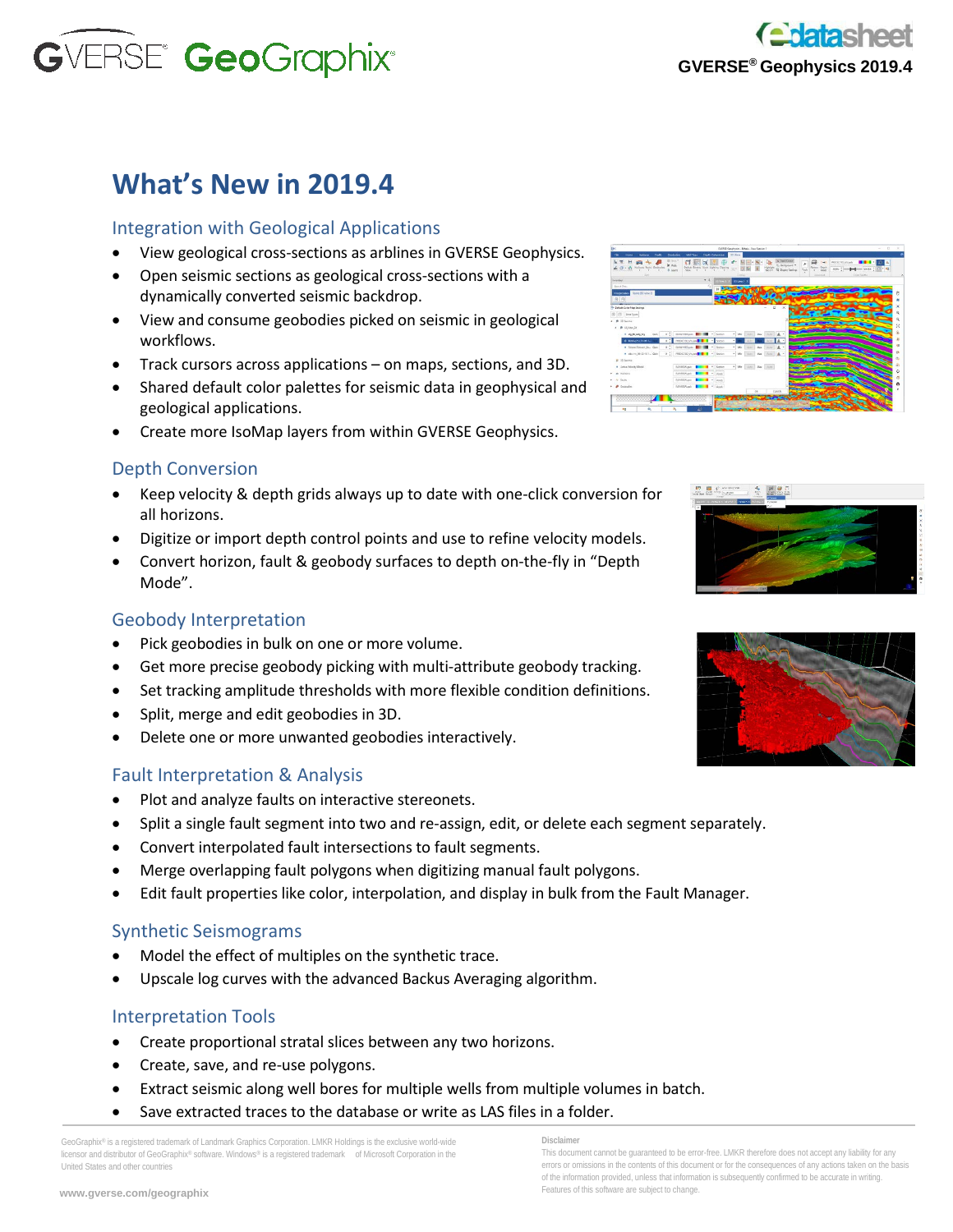# GVERSE® GeoGraphix®



#### Seismic Data Visualization

- Open arblines along deviated wells, for the entire bore or the horizontal portion only.
- Add trailing and leading distances to extend arblines beyond the well.
- Post distance of each trace from the first trace of a seismic section as "Length of Section".
- Use quick access buttons in the side bar to adjust the horizontal and vertical scale of display.
- Open seismic sections faster using the side bar on seismic sections.
- Flatten and unflatten a section on any horizon directly from the right-click menu.

#### Data Management

- Manage velocity surveys for multiple wells at one convenient location.
- Update 3DX headers without recreating the file from SEG-Y data.
- Flag zero amplitude traces as null and exclude from calculations.
- Access Interpretation Manager and Interpretation Browser from the 3D window.
- Launch SEG-Y Loaders from the Interpretation Manager.
- Add Wells and Formations from the Interpretation Manager.

#### SEG-Y Loading

- Detect line increments automatically from traces headers.
- Read start time/depth directly from the header.
- Specify sample intervals in millimeters and millifeet for depth seismic.
- Toggle depth values between TVD and TVDSS.
- Interact easily with floating header reader windows.
- Convert 2D lines more intuitively with changes to line selection UI.

#### Usability Enhancements

- Auto-pick horizons on multiple surveys simultaneously.
- Switch between picking in 2D and 3D viewers with shared pick modes.
- Change color of deviated well bores on the main map.
- View distances, areas, and volumes in additional units of measure.
- Multiply contour values with constants for display on maps.
- Select data version to export when converting seismic to SEG-Y.
- Add color for new horizons in horizon calculator.
- Display a north arrow and scale bar on the main map view.
- Enjoy a more stable and user-friendly experience with many other bug fixes and enhancements.

#### Performance Improvements

- Export horizons up to 10 times faster with the new ASCII exporter.
- Interpolate horizon picks up to 3 times faster.
- Draw and edit fault polygons on maps faster and more interactively.
- Interact more smoothly and faster with the Fault Manager.

**Disclaimer**

GeoGraphix® is a registered trademark of Landmark Graphics Corporation. LMKR Holdings is the exclusive world-wide licensor and distributor of GeoGraphix® software. Windows® is a registered trademark of Microsoft Corporation in the United States and other countries

This document cannot be guaranteed to be error-free. LMKR therefore does not accept any liability for any errors or omissions in the contents of this document or for the consequences of any actions taken on the basis of the information provided, unless that information is subsequently confirmed to be accurate in writing. Features of this software are subject to change.